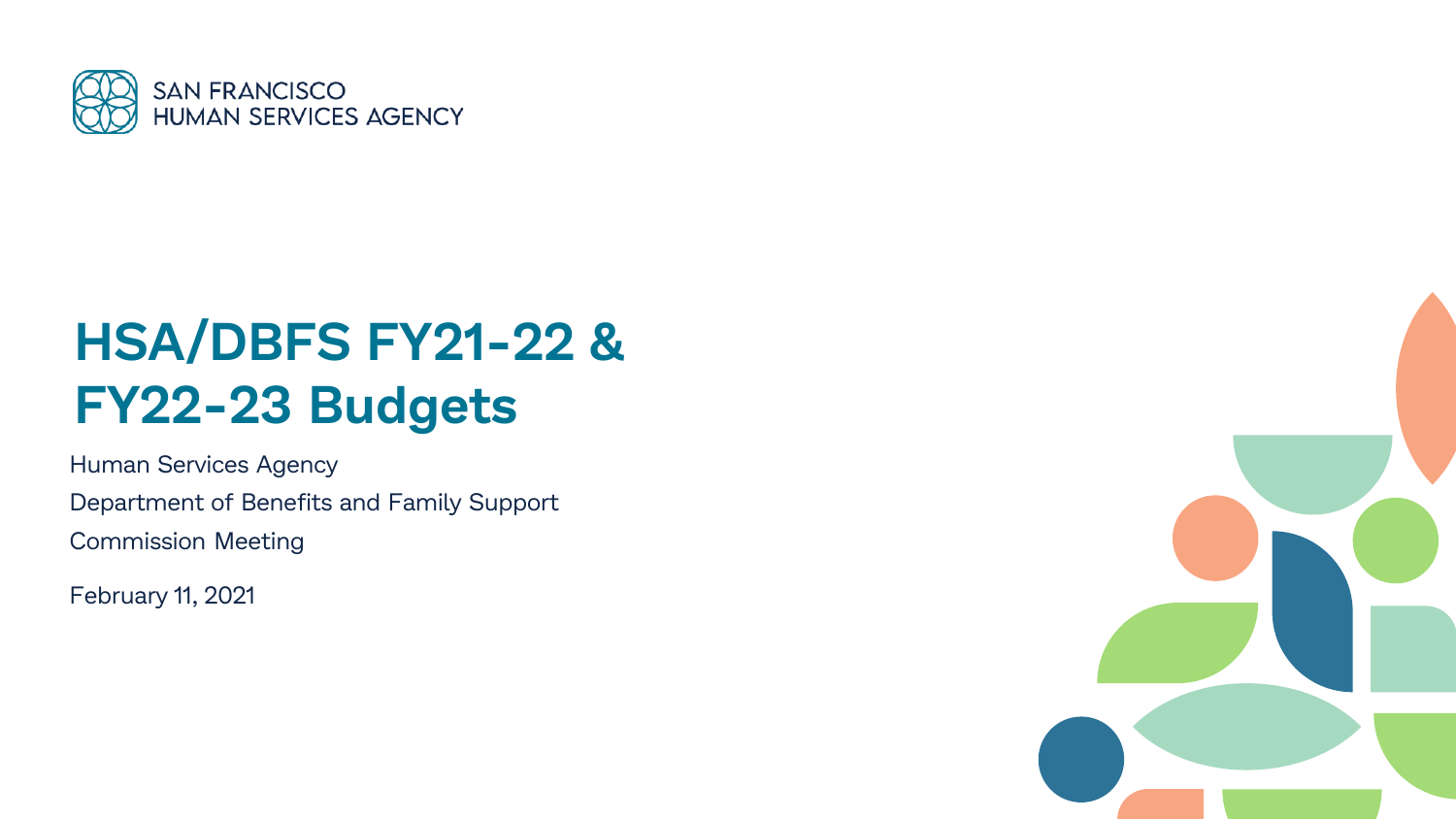## **Budget Process**

### **Mayor's Budget**

- Reduce ongoing General Fund budgets by 7.5% in both FY21-22 and FY22-23
- For HSA, this translates into reductions of:
	- \$7,328,543 for both FY21-22 and FY22-23

### **State Budget**

• Growth in administrative allocations to help meet target

## **Agency Budget**

- Maximize revenues in existing programs
- Prioritize core functions, minimize service impacts, and avoid layoffs
- Repurposing existing vacancies/funds to meet new needs

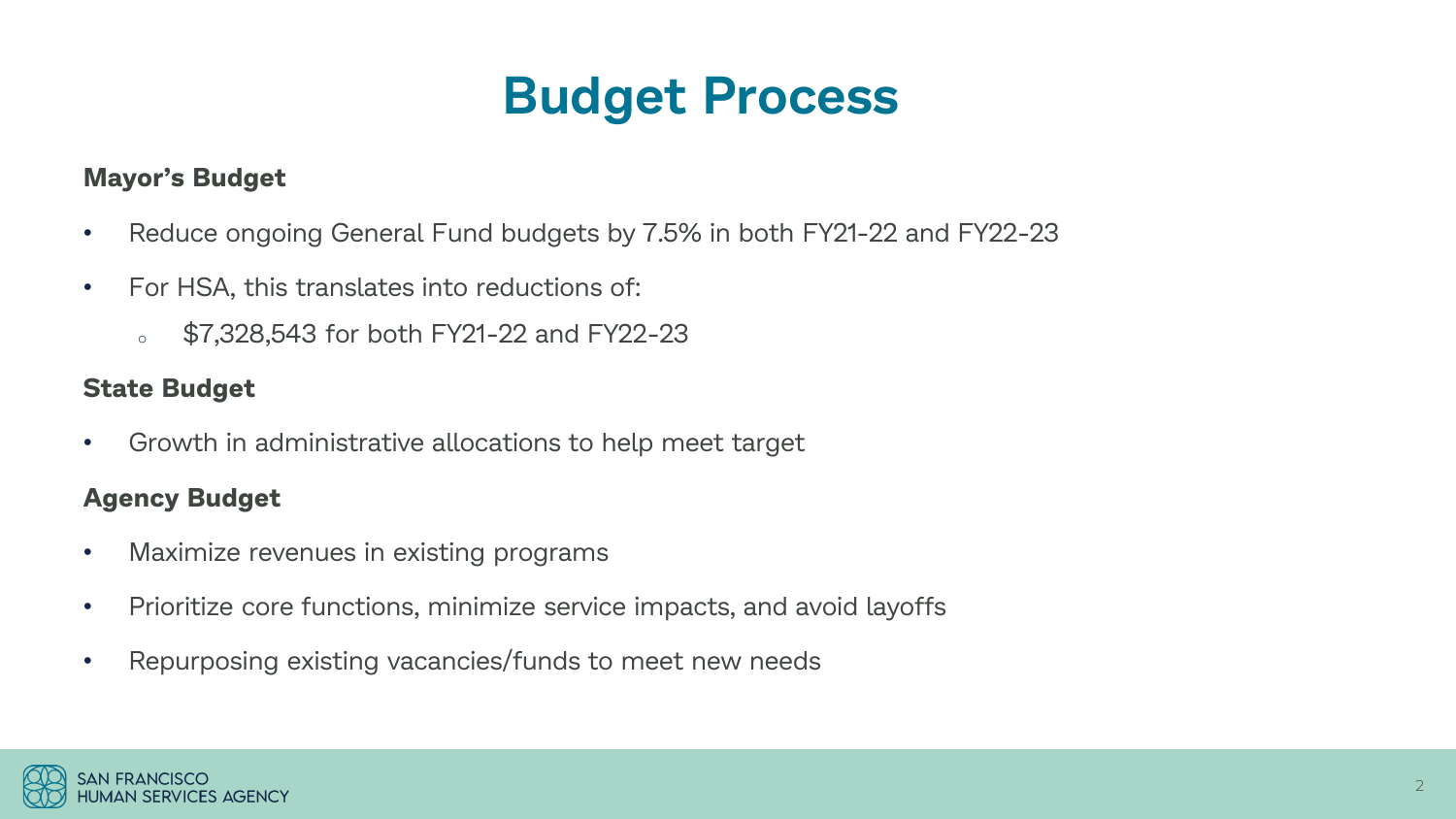

### **HSA/DBFS FY20-21 Original Budget by Program \$604.4M**

**HSA/DBFS FY21-22 Proposed Budget by Program \$608.6M**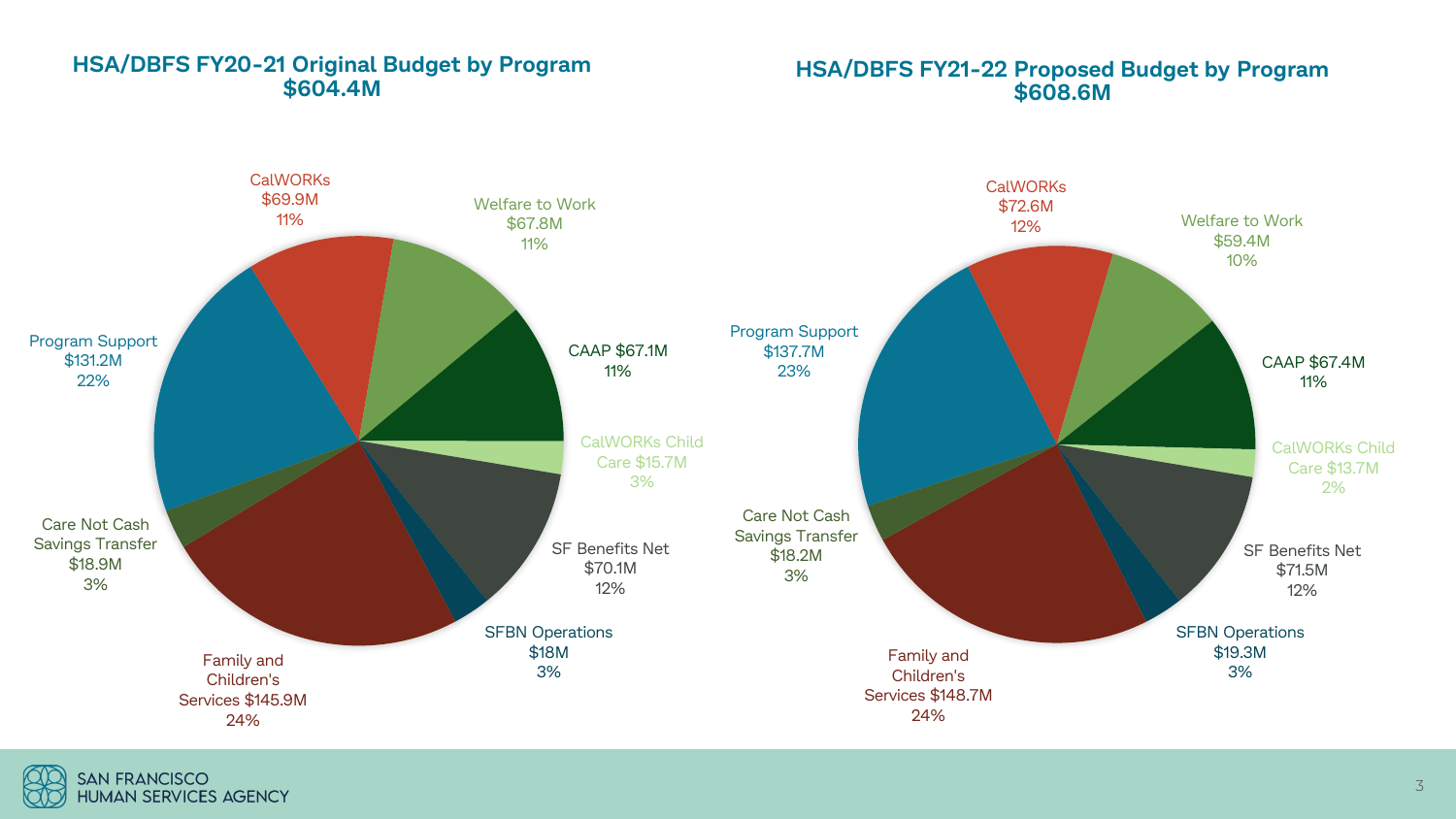



**HSA/DBFS FY20-21 FTEs by Program**

### **HSA/DBFS FY21-22 FTEs by Program 1,960 FTEs**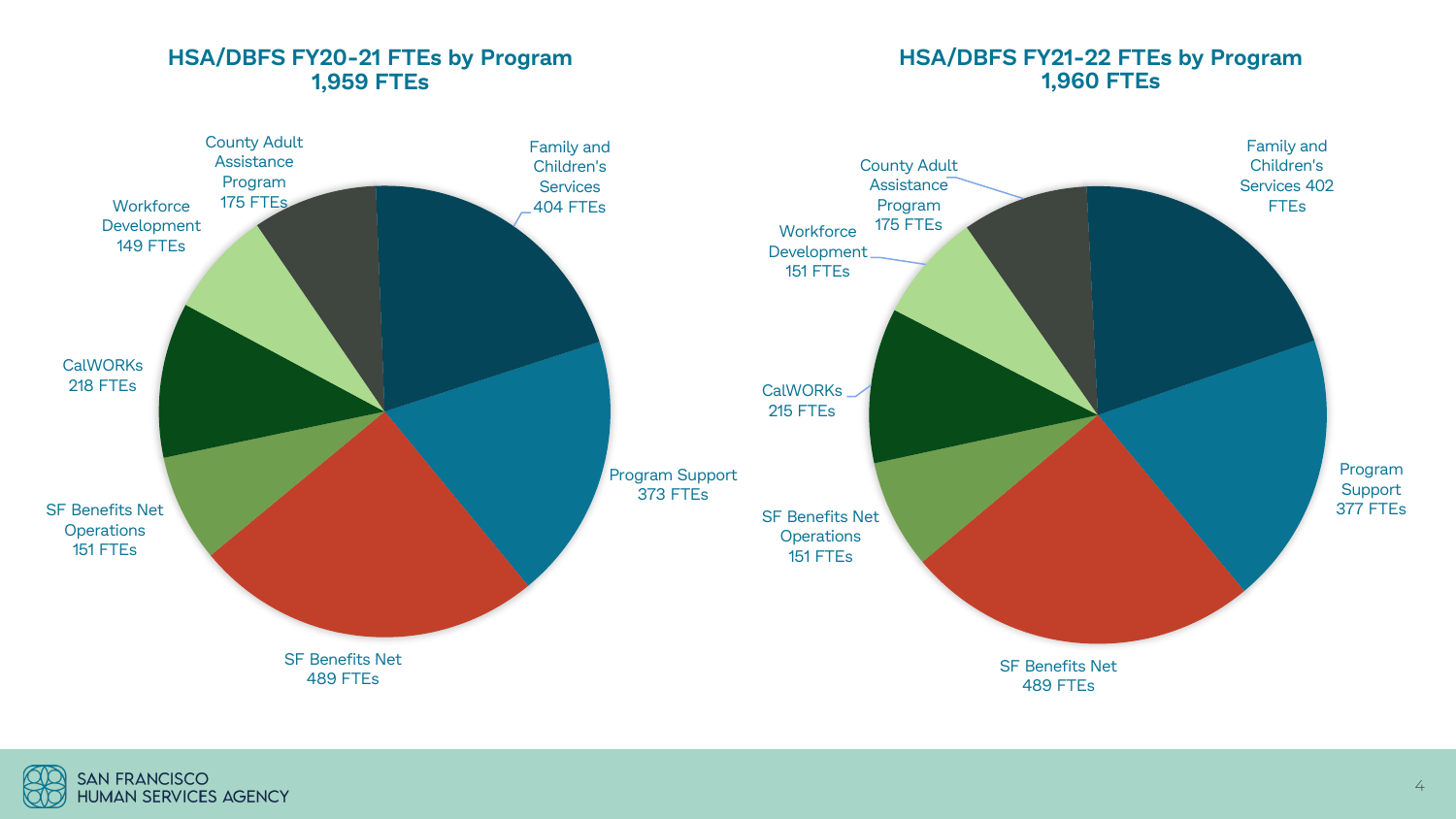### **HSA/DBFS FY20-21 Original Budget by Source \$604.4M**

#### **HSA/DBFS FY21-22 Proposed Budget by Source \$608.6M**



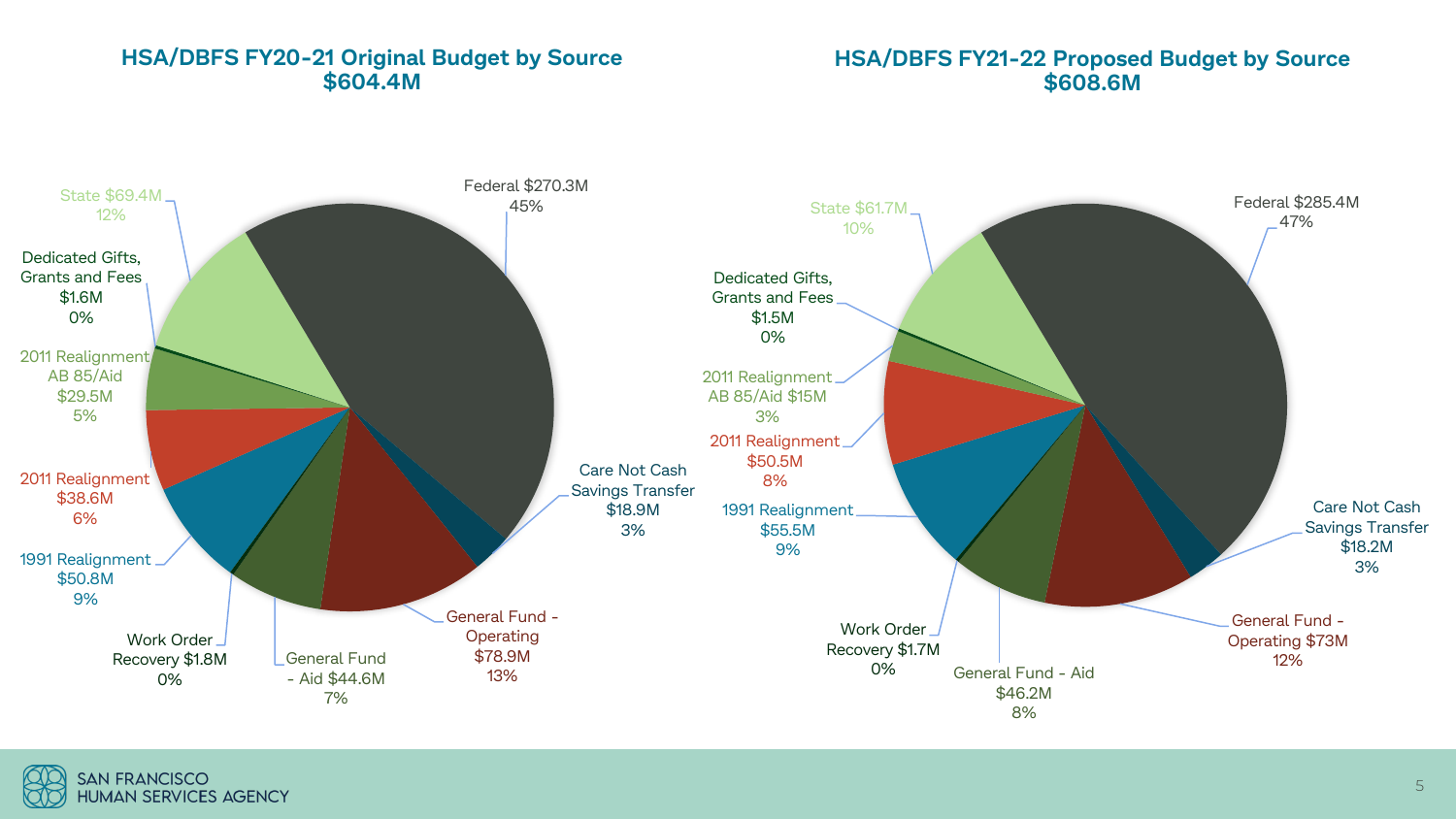### **HSA/DBFS FY20-21 Original Budget by Category \$604.4M**

### **HSA/DBFS FY21-22 Proposed Budget by Category \$608.6M**

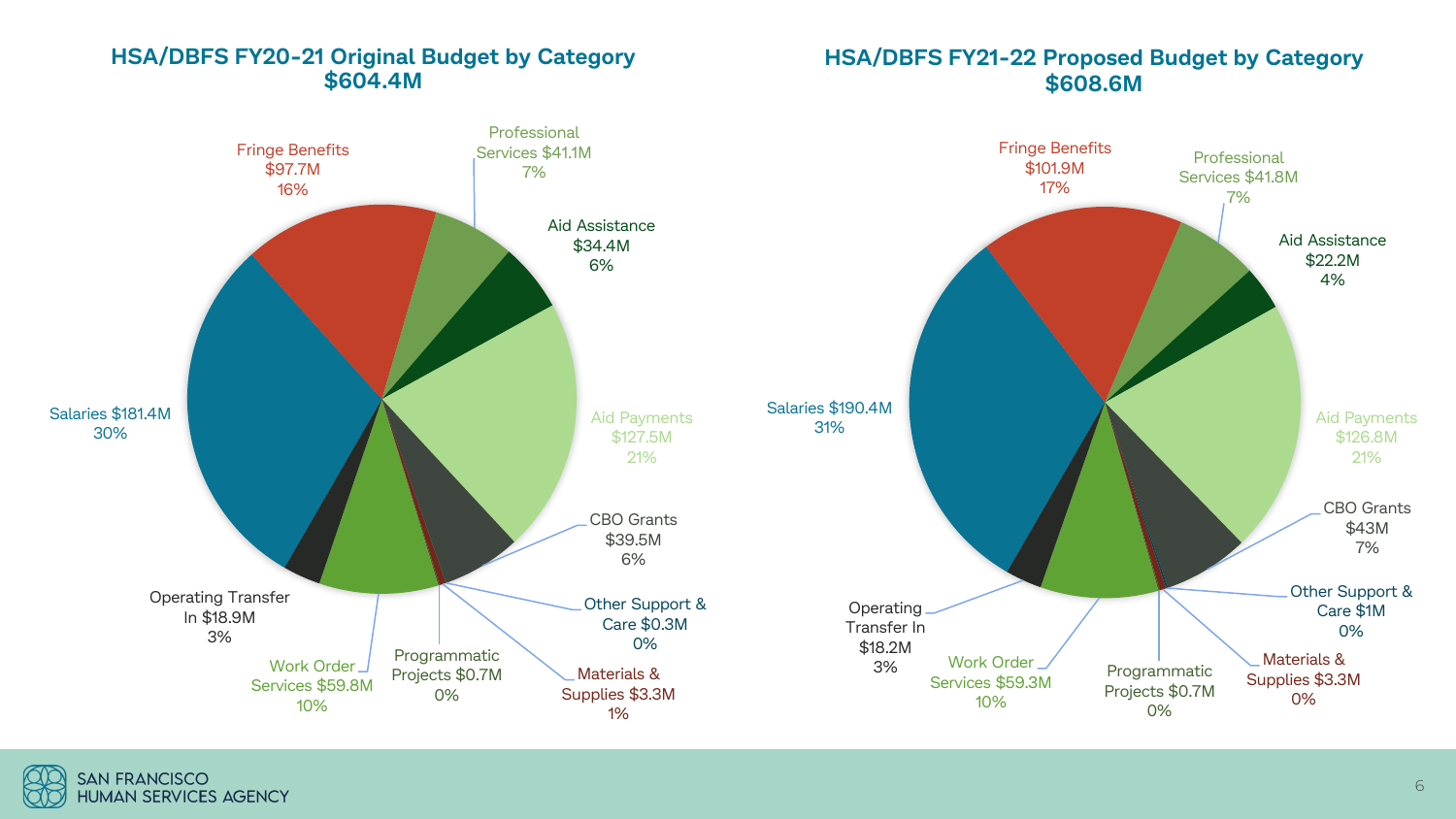# **HSA/DBFS Initiatives**

## **COVID-19 Shelters**

- <sup>o</sup> Expect to continue operating shelters into FY21-22
- o Continue development of hotel demobilization plan
- o 100% FEMA reimbursement, pending further guidance from Biden administration
	- Retroactive to January 2020, maintained through September 2021

## **COVID-19 Feeding**

- o Continue core feeding initiatives into FY21-22
- <sup>o</sup> Target populations disproportionately impacted by pandemic
- <sup>o</sup> Expect continued need among older and disabled San Franciscans
- <sup>o</sup> Seek temporary positions to support community-based feeding initiatives

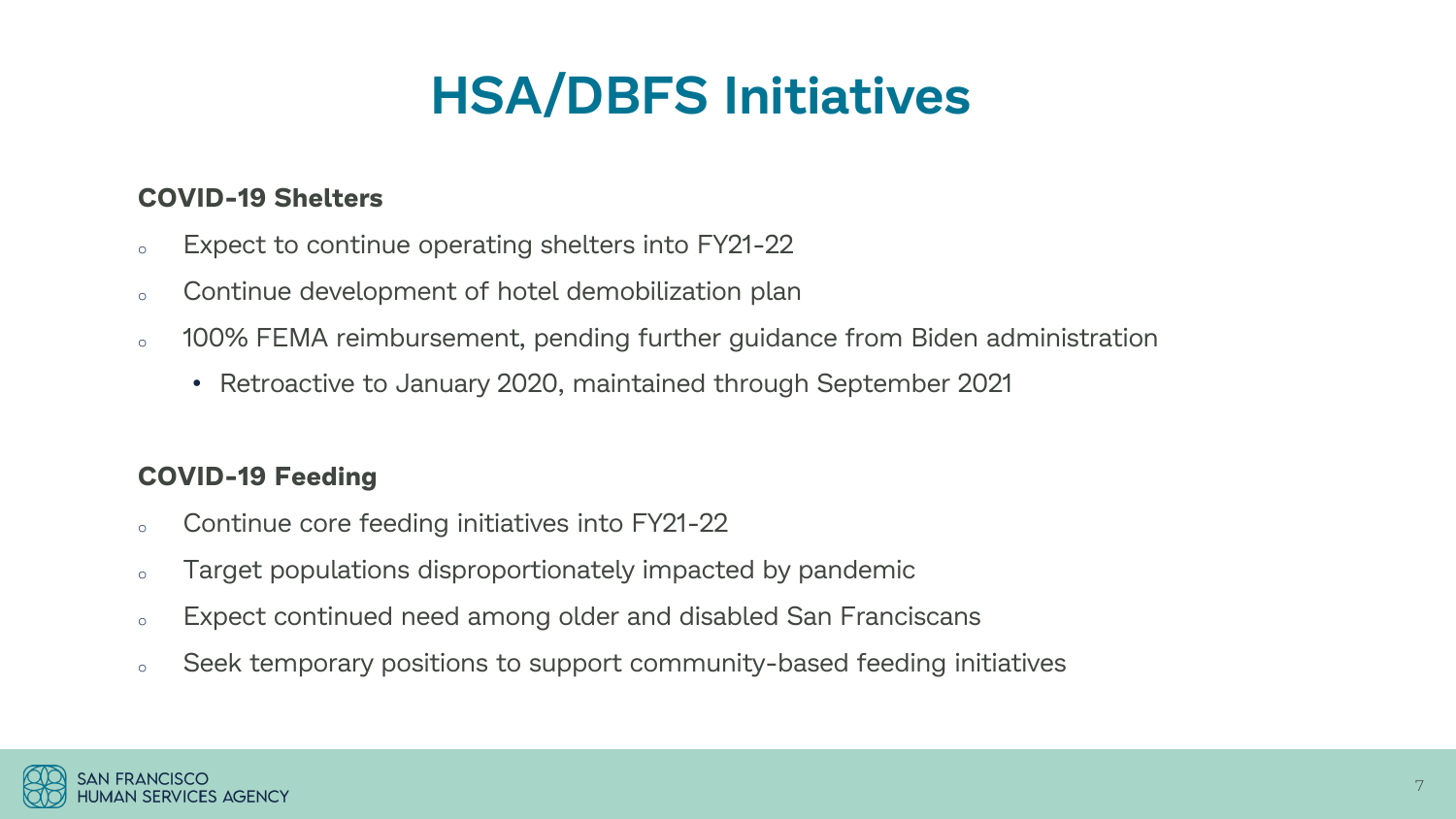## **DBFS Initiatives**

### **Workforce Development**

- Proposing to repurpose one-time savings in the FY20/21 employment services budget (due to prolonged shelter-in-place orders and economic shutdown) for use in FY20/21 and 21/22:
	- o Digital Divide Improve client digital literacy in increasingly tech-reliant society
	- $\sim$  Eviction Prevention Back rent assistance for households at risk of eviction
	- <sup>o</sup> Working Families Credit Local tax credit for families
	- <sup>o</sup> Hardship Help for Undocumented Assistance with costs to families with undocumented household members, who don't qualify for most assistance services
	- <sup>o</sup> Career Pathways Multi-year PST placements with City departments
- Maintain expanded capacity of JobsNow programs in FY21/22

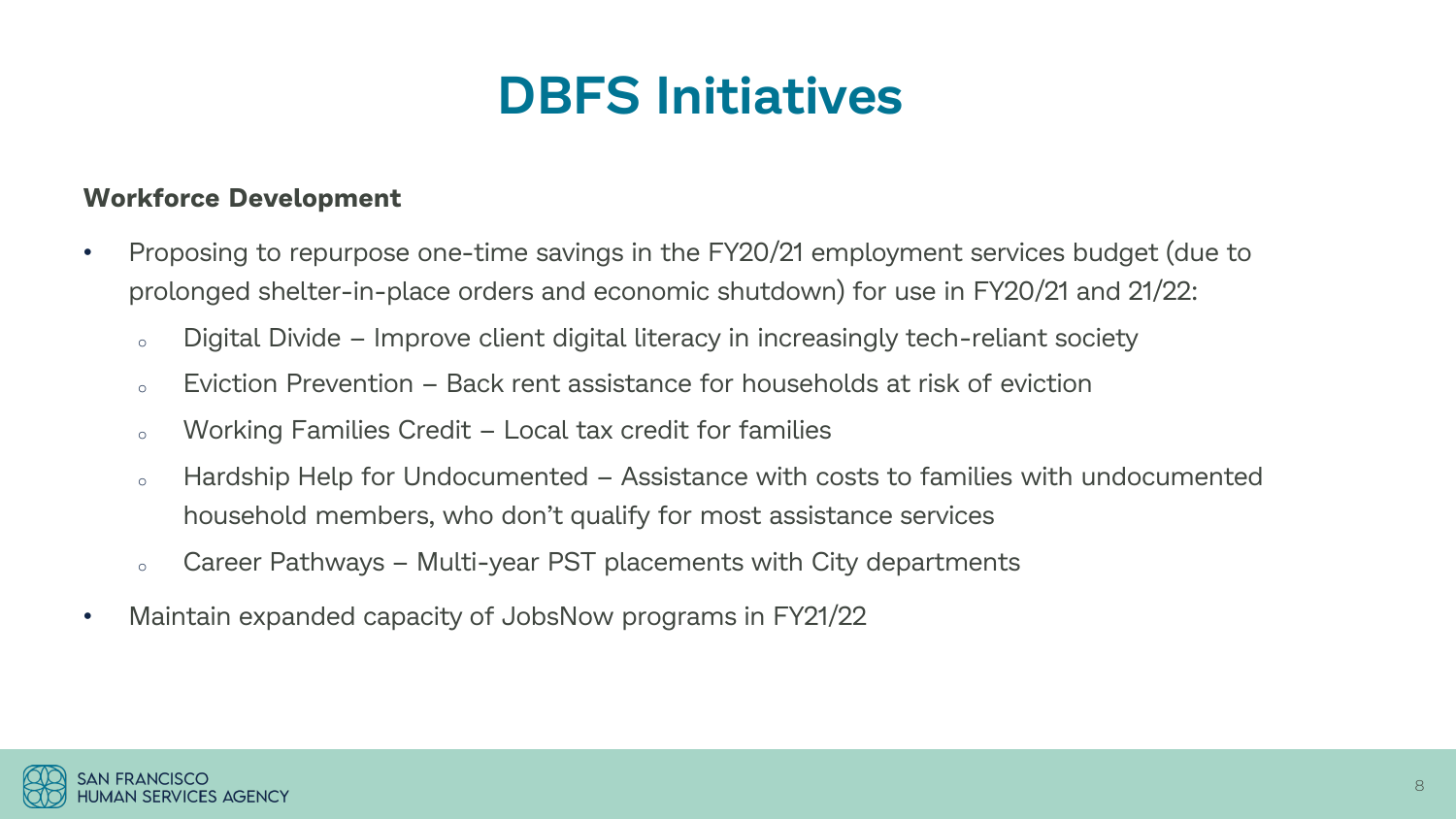## **DBFS Initiatives**

## **Family and Children's Services**

- Balancing budget amidst end of Title IV-E Waiver
	- o Continue to spend down Waiver carryforward balance
- Utilize one-time Families First Transition Act funding through 2026
- Hold 23 positions vacant through FY21-22, which is in line with current staffing levels
- Explore new funding sources such as Families First Prevention Services Act
- Requesting to reallocate resources to expand domestic violence services

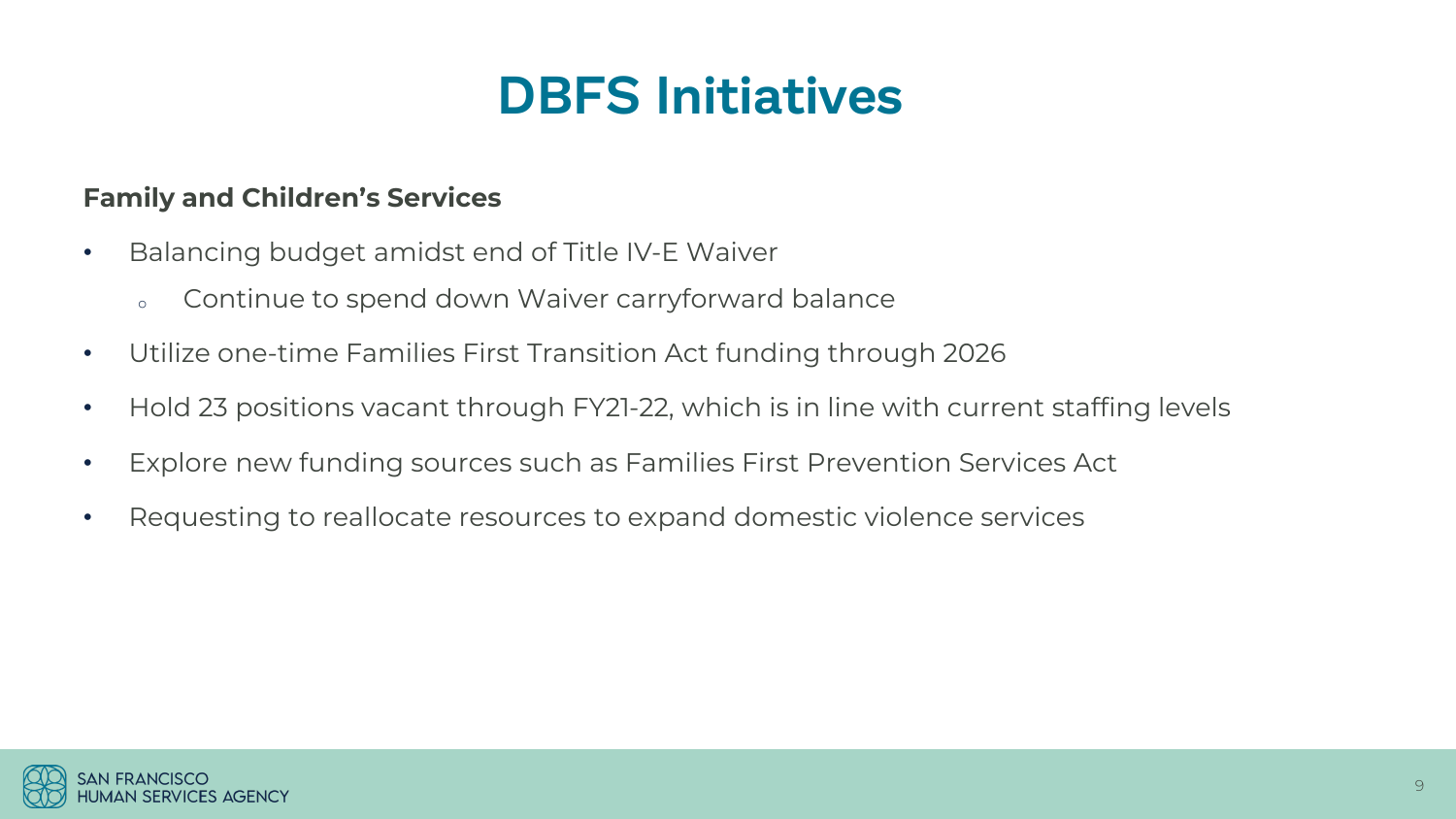# **HSA/DBFS Initiatives**

## **Program Support**

- Implement Racial Equity Work Plan
	- o Further build out DEIB team to 7 FTEs through position substitutions
	- o Develop racial equity training for HSA staff, managers, boards, and commissions
	- o Develop and implement diverse recruitment strategy
	- o Implement restorative justice alternatives to employee discipline
- Pushing back 170 Otis moving costs to FY22-23, to allow time to reassess long-term needs
- Substitutions to continue building Communications and Digital Services functions